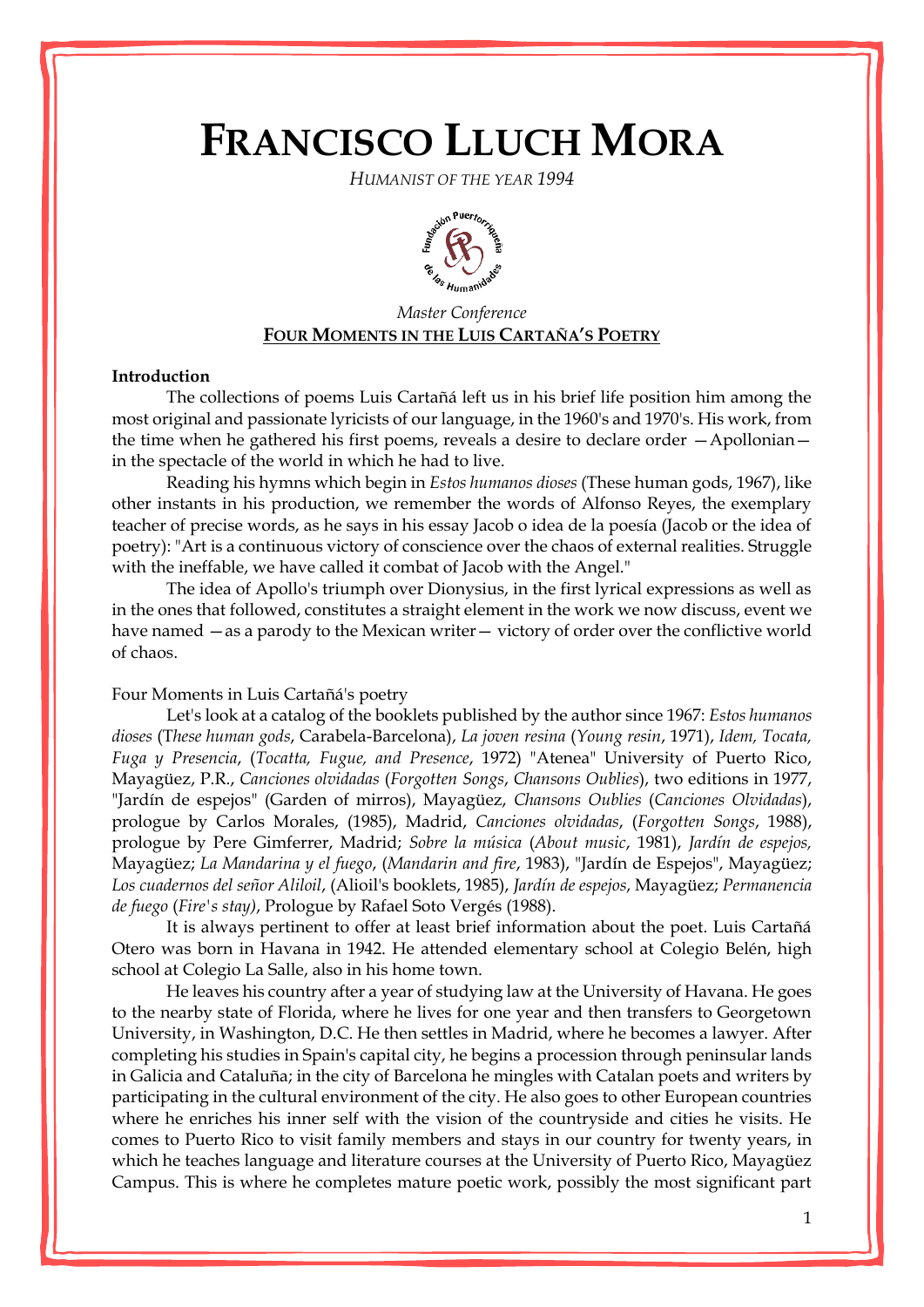of his work. He deals with relevant figures such as Francisco Matos Paoli, great Puerto Rican poet, whose Nobel candidacy leads to Oslo, leading the way for professors of the Department of Hispanic Studies in Mayagüez; he has Spaniards Miguel A. Feal Deibe, Angel Crespo, José Luis Couso, Ezequiel González Mas as peers in teaching and creating poetry and literary critique, as well as Puerto Rican peers: María Teresa Babín, Juan Martínez Capó, Carmelo Rodríguez Torres, Fernando Bayron Toro, Luis Hernández Aquino, Félix Franco Oppenheimer, etc.

**I. First Moment in Luis Cartañá's Poetry**: Chaos and Hope in These Human Gods, 1967

The first instant in Cartañá's lyric expresses itself as a sign of fragmentation, a kaleidoscope that seeks unity to integrate itself as a whole. It is a universe subjected to the law of dispersion with a tendency to reunify the disseminated elements almost anarchically in the poem.

Let's look at *Poema V* in *Estos humanos dioses* (These human gods) as an example of what we call signs of dispersion; where each word becomes elevated; an image in continuous movement:

> Que un ocaso / That a sunset así sufrido / long-suffering se hizo día, ejemplo / became day, example magnitud de todo / of the magnitude of all esperanza. / hope. Parido con dolor / Born with pains callado silently a destemple de auroras más perfectas / disrupting the most perfect dawn de arcos más elípticos / with more elliptical arches.

Observe the rhythmic image, the sunset as a sign of dispersion. However, the sign of sunset is a tremendous but fleeting reality which undergoes temporary change. The sunset transmutes into day and in doing so hope arises. Since the first verse of the poem the reality level is altered and from sunset comes the rising dawn of day.

The second verse of *Canto V* chaotically disseminates the signs that specify temporary reality in disorganized agglomeration. Let's listen to the voices that act like kaleidoscope particles. Here it is:

Amor, enamorados, quiso, / Love, in love, wanted, quiso llegar -calvario de oro y plata- / wanted to arrive –calvary of gold and silver-Fuego y agua, / Fire and water, gravedad sin espacio: / gravity without space: Cae, viene, se acerca, llega. / Falls, comes, approaches, arrives. Conocido su final y quiso / The end is known and loved en pleno; desbordante / completely; bursting se ofreció en luna, / offered itself as a moon, se ofreció en capullo, / offered itself as a bud, sabiéndose que no sabía ser flor. / Knowing that it didn't know how to be a flower.

The scattered elements whether they are nouns: fire, water (contradicting each other); verbs: *falls, comes, approaches, arrives* are agilely resolved in the composition.

The prevailing atmosphere in it is surrealist: there is a series of linguistic elements (signs) that intertwine among themselves producing the effect of dynamic round, it is always in crescendo until in ends in the repetitive singing of the main idea, in the contradictory image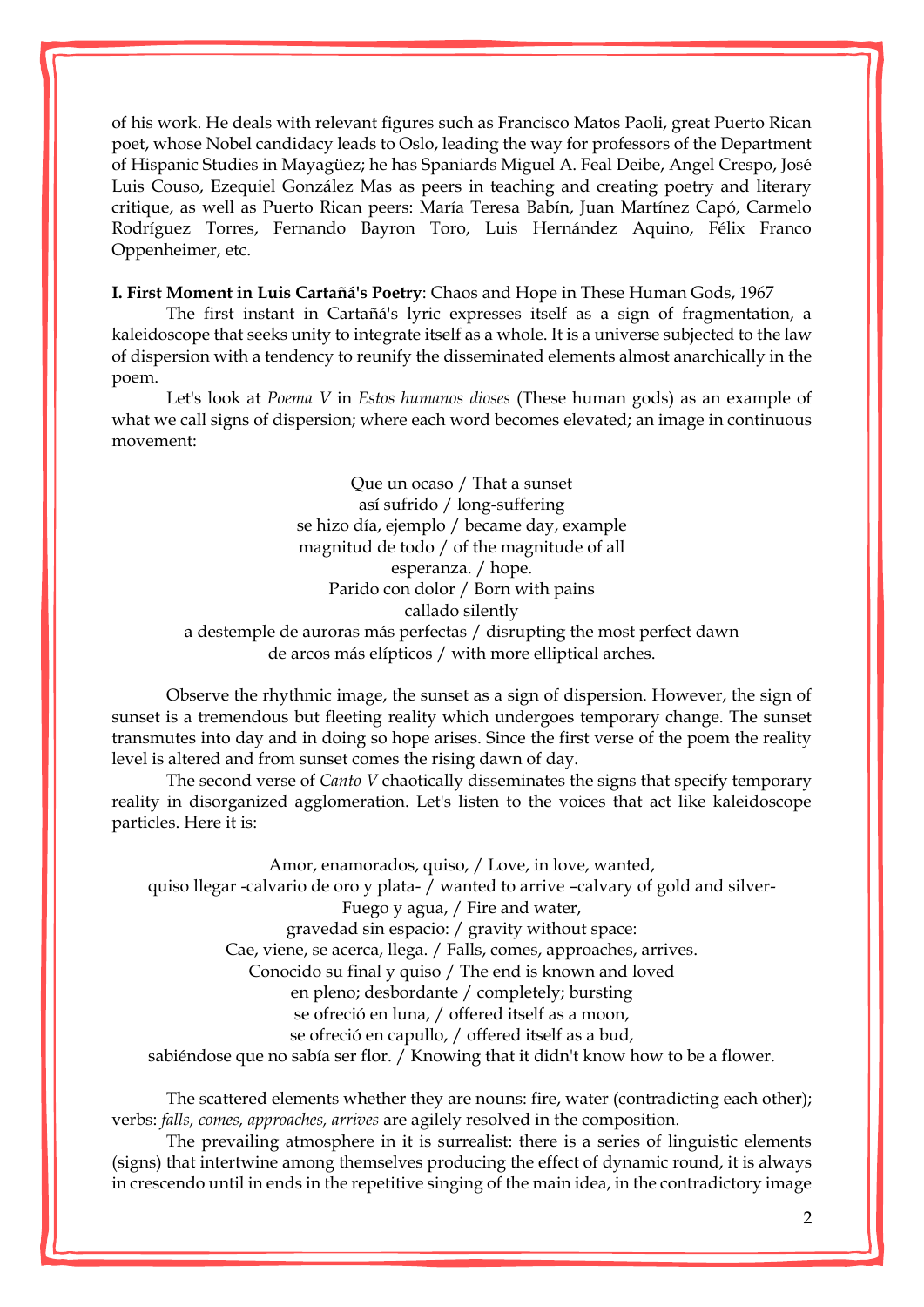of the sunset (nightfall): day. It is the poet's desire —probably unconsciously— to arrive in a Thule, which is the magnitude of everything, a carrier's hope, or ignoring the logical development of the process of time, which, in this case, should have been: *sunset-night-dawnday*, in the poems it is reduced to sunset-day. This repetition of time is possible because of the word hope. Without this element that creates balance —in terms of desire, the fact that it has been divided— we would face a world without redemption. The case, cannot at this time, establish its control. There is always a Messianic possibility, an ideal Ultima Thule.

In the fifth verse of the quoted *Canto V* the composition's leitmotiv is reiterated, *the sunset that became day*, always seen as the magnitude of everything, once again reaffirming its Messianic characteristic. However, new signs come together chaotically, which add a desperate atmosphere, as this phenomenon is produced to dominate insanity.

The VI poem begins with a negative expression in which the existing and the nonexisting are absurd: universe, being, non-existence, love, hope, desire to live, etc. Everything is useless, vain effort of achievement, everything is absurd. Sartre's philosophical ideas which support that existence could be the essence of the entity, that *the entity* is not "passive nor active, affirmation nor negativity, but rather it simply responds if it is compact and rigid. Finally, the entity is what it is, another being is completely excluded".

Nada en mí fue real, tal es la afirmación del poeta: Nothing in me was real, is the poet's

expression Nada fue real / Nothing was real Lo veo todo claro / I see it clearly entiendo los sueños. / I understand the dreams. Siempre soñamos / We always dream en alguien en quien vivimos, / of someone we live in, en alguien en quien morimos, / of someone we die in, magnitud de todo magnitude / of everything esperanza o fetiche, / hope or fetish reflejándose en la muerte, / reflecting on death, en la vida, aún allá... in life, / even over there… sin dar cabida a una ilusión,/ without allowing an illusion, al beso: Era beso e ilusión sin fin. / a kiss: it was a kiss and illusion with no end. Sin preguntarme nada / Without asking me anything -destino, no destino-, / -destiny, no destinynada. Nothing.

Falling into nothingness, could establish a link with the fall of the being into the nothingness of existentialist thought influenced by Sartre.

The best poem in *Estos humanos dioses* (These Human Gods) is, in our opinion, number XII, *Hay que aprender a nacer* (We must learn how to be born). Extensive love composition conceived in the surrealist manner where a full and brilliant subjection of the dispersed elements is achieved in an attempt to defeat vertigo and chaos. In this poem, Luis Cartañá has provided us with one of the best love poems of the defining lyrics with some distant evidence of the best of Pablo Neruda, Lezama Lima, and Vicente Huidobro. Its atmosphere is very original and the verses flow with first-order naturalness and spontaneity. Cartañá knew how to dominate chaos here and with true naturalness details facts, feelings, moods, and in some passages he creates happily exposed images with a luminous sensuality that makes us remember Renoir.

Suéltate las trenzas que caigan como árboles. Let down your braids so that they fall as trees.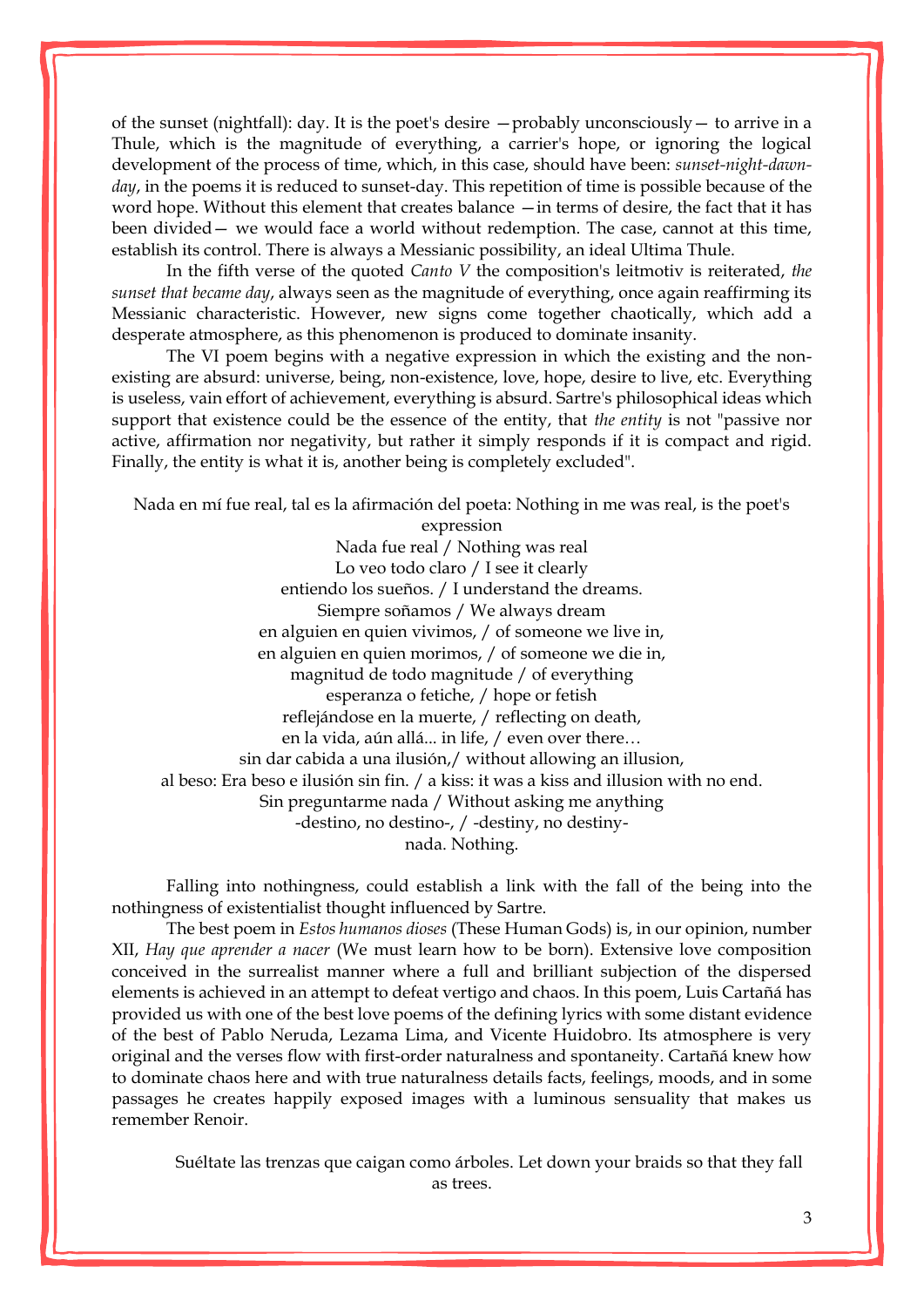Hay una tierra fértil donde germinará la sombra. There is fertile ground for shadow to germinate.

The most humanly intense moment in the entire poem where the creator, not satisfied with this stay in his loved one's company, desires, beyond time and space, to meet her again, idea that summarizes one of the best and most delicate passages.

Y aún así puede el camino torcerse, dividirse / And even so, the path may twist, divide en desengaños; pero no habrá quebrantos,/ in disappointments; but there will be no affliction,

ya que entonces, / because then,

en el otoño, en la noche, tendremos la certeza / in the autumn, at night, we will have the certainty

de un próximo encuentro. / of meeting again.

The certainty of another meeting in the autumn of life, because the composer refers to the maturity of man, as we have said, this is one of the best and most original instants.

The poet continues to refer to the tremendous reality of time. … and the unconscious years of establishing a balance over the land serve as counterpoint between order and disorder.

With *Canciones olvidadas* (Forgotten Songs), which is the final part of the poetry collection titled *Sobre la música* (About Music), our poet provides us with what we consider the top expression he offered us, and at the same time a work that places him among the most distinguished West Indian poets of what someone has already appropriately called "generation of the 1960's" in Puerto Rico, which naturally has ideological and stylistic correlation with the expression of other Spanish speaking countries at the time.

Let's go back to *Canciones olvidadas* (Forgotten Songs), generational digression would distance us from the purpose of these notes, which is no other than to express our reaction to the work we are studying. The reaction offers a message of the private matters, of what is generally forbidden in a work made into "a minimum of sad life and in crude state —which has not become a word but could do so if it were necessary— (according to Antonio Artaud in a quote Cartañá uses at the beginning of the opuscule), and without which the soul cannot live and life is as if it were no longer".

It is necessary to stop at Artaud's quote because it gives us the key to understanding the symbol expressed in the title. We are, to say it at once, in a closed zone, in a register of vital experiences of difficult access, because all reference to that private mood, is now a recently discovered mumble, that struggles to express that which "has not become a word" because it underlies in man's experience.

The poet himself refers to his childhood, to the past he relives in memories, with these verses:

> Desde niño no he vuelto a tener / Since I was a child I have not had un caballo de madera y una espada de mar / a wooden horse or a sword amarrada en mi cintura. / tied to my waist again.

In *Canciones olvidadas* (Forgotten Songs), which we consider our poet's "diamond axis", there are two guiding aspects; music, which permeates all variations of the suite and eroticism, and the loved woman, with which the poet undertakes a return in the being's golden expression of harmony, stabilizing subject to pacify the Dionysian elements and try to discover the complete happiness of the spirit.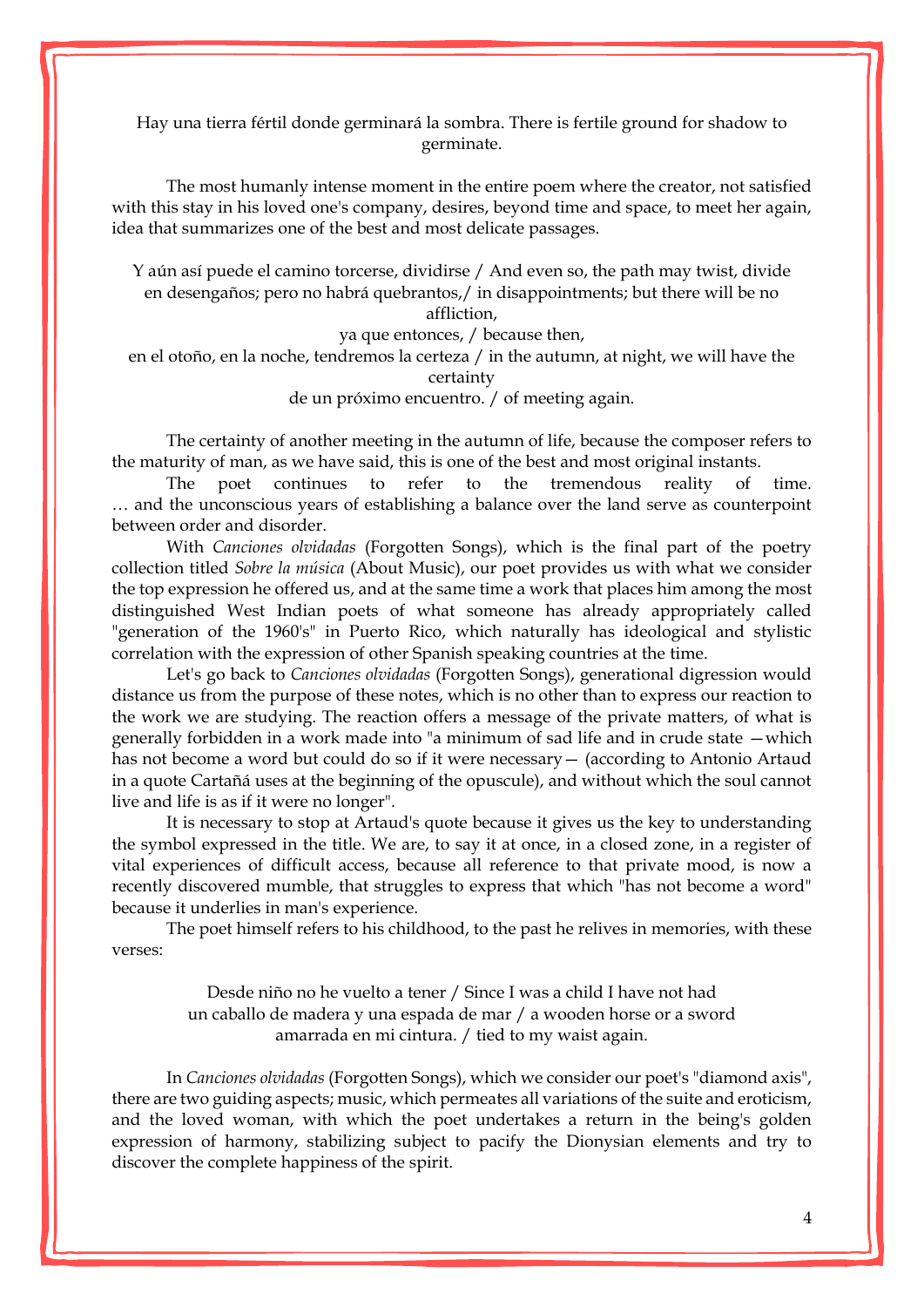Its aspects refer to the loved one, the woman, delicate object of pleasure —in this case and companion who determines the song, that song that is nothing else than a happy mumble that comes from the inside and overflows, categorically and successfully, in the poem.

---/escribo la canción que vas dejando. ---/I write the song you leave behind.

Precisamente el canto que no pertenece. Precisely the song that does not belong.

And so, that loved lady, not only determines the search of the man's being, but his own meeting, in her own reunion, "in the small music box" where she hides. The woman, intact in the splendid beauty of her small, wicker body and "orange zest", is not only the living companion in the world, but also who inspires, searches for the loved man, and finds him when she finds herself, and leaves in him a song destiny to "locate things in a different manner".

The loved one has varied representation in *Canciones olvidadas* (Forgotten Songs), it is what has not arrived and is yearned for, what arrives only in an image, almost like a myth, it is imagining of belonging to the yearned possession, presence that is essentially an object of pleasure, that from "darkness itself can be discovered, the burning jasmine of fingers that melt the skin when they walk through the world's body; cause for euphoria to fill, to culminate the existence of the being in the world; apotheosis of a love struggle ("Cantata I"); extension of euphoria in their company, dimming an instant for: a premonition of obscurity "but never / observe me / with / the hours of obscurity" and the successful exhibit of the lovers' symbiosis, of the fusion of their spirits. "I want you to continue sleeping / while I remain in your dream." (Cantata II); a solitary world because the woman is absent: "Far away, far away, far away like two lighthouses / the sweet distance has never repaired / the bodies' clamor" [*Canción de la ausente* "Interludio" (Song to the absent woman "Interlude")].

Tremendousness continues, with an obvious agglutination of dispersed elements that when regrouped create a changing effect, dispersion and reunion remind us of something, the erotic world of *Residencias* by Pablo Neruda, like the beautiful poem by Cartañá *Redondata en Caguabo* (Circle in Caguabo), which I do not know why reminds us of *Valse Oublié Núm. 1* by Liszt, from where Luis Cartañá probably took the tile of the collection: the same affectionate jolt, the same hyper-esthetic feeling of worlds in conflict, the same duty of life, the same great rediscovery of the intermediate zone between dream and reality, who saw the great figures of the spirit's rebellion that were the romantics —Liszt dominating passionately between them in music and Byron in poetry— until the anarchic boom of the surrealist and creationist world (Neruda, Lorca, Octavio Paz), with everything of Dionysian affirmation that said movements have.

The last instant is "Pequeña redondata de los olvidos" (Small circle of obscurity) with which the book ends, composition in which we see the chaos of the previous compositions calm down, when the poet —according to himself— deposits himself "like a single river of blood and abominations". The world of signs in anarchic movement, expresses exaltation and erotic passion, becomes mellow and tempers itself, and is seen in the instant of a delicate expression and a lovely evocation of childhood. See how in the fragment we transcribed, as in Rilke, the angel also appears in the child's memory. Consider a third element in this world of milestones in kaleidoscopic rotation, which is Cartañá's expression: the *man* used next to the child (a world of experimentation, of search, of taking things in ingeniously) and the *angel*  (possible symbol of desire for absolute perfection, of facing an additional world with the inevitable demiurge).

The element of *man* is the one who "wears shoes of fire and air", he is the one who lives the lovely world, and the one who exposes it after an interior rediscovery of a contact with the woman, who operates on the surface, he is the one with cosmic happiness, and the one in the sub-world that rests in the intermediate zone between desire and reality, which can only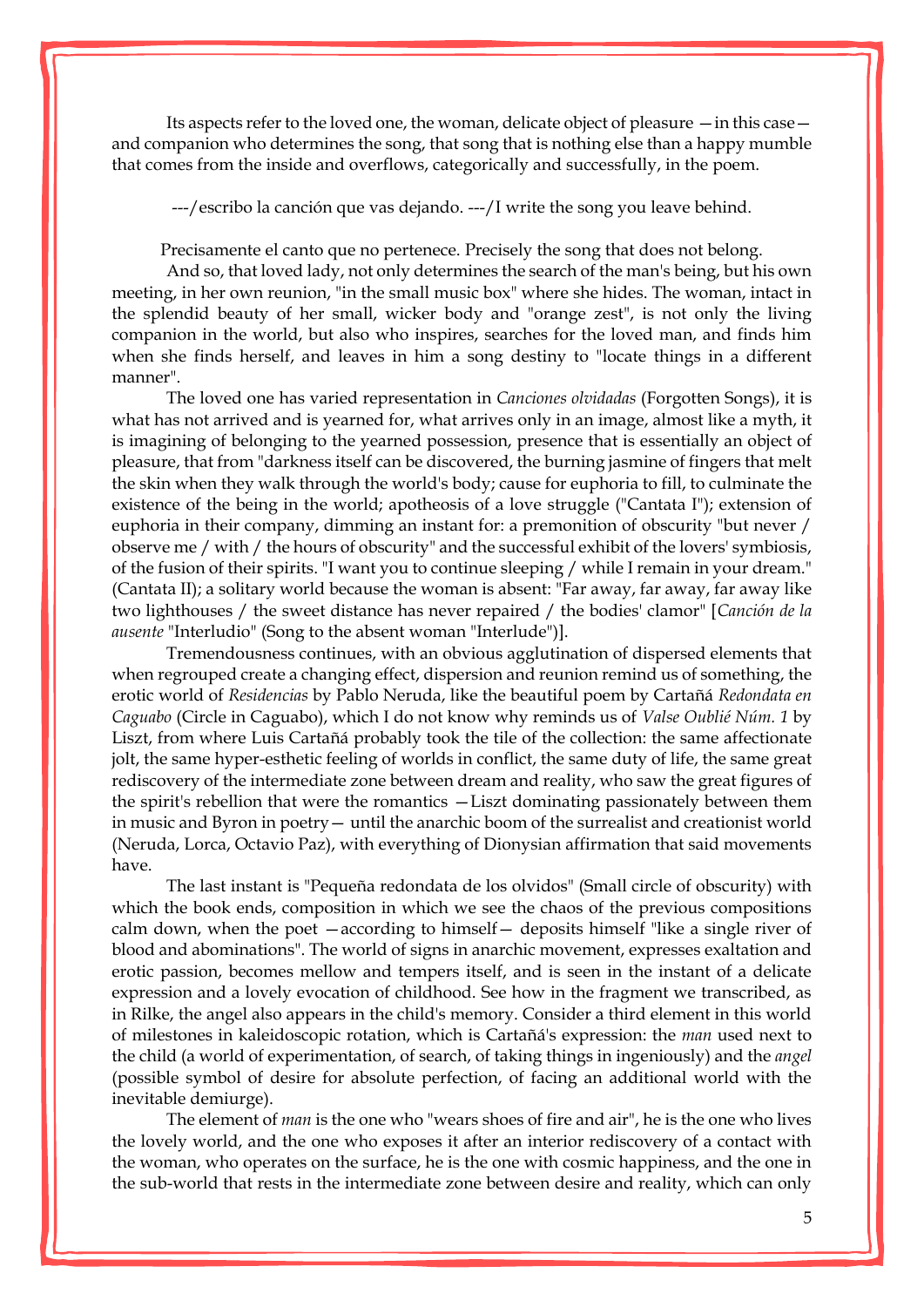be reached by mumbling. It is precisely the man who lives the dichotomy of the passionately fulfilled experience, the one who shares it in a precise rhythm, and the one who experienced the passionate rediscovery of a world that is also spiritual; a world that only psychoanalysts (Freud, Junq, etc.), and surrealists (Dalí, Chirico, Bretón, Apollinaire, creationist Huidobro, etc.) have been able to approach.

Let's here the poet at the end of the opuscule, in which the panorama of its creation demiurgically calms down and the Dionysian atmosphere becomes serene.

Sangro por mis dos alas abiertas / I bleed through my two open wings de comprensión y cariño, voy a retroceder / of understanding and affection, I will go back hasta que llegue al equilibrio de la / until I reach the balance on the punta de mis dedos / tips of my fingers sobre una sola lágrima / over a single tear que no se entalla sobre los párpados llenos / that fit over the eyelids full de polvo y olvido. / of dust and obscurity.

The allusion to the child, the man, and the angel, triad of characters who do not lose their identity, not even in the instant of the Apollonian triumph in the poem, which is seen in this fragment:

Sólo de la niñez recojo las lágrimas precisas / Of my childhood, I only collect the precise tears

para no llorar como un príncipe sobre los / so that I don't cry like a prince over the acantilados. / cliffs.

El llanto no revienta en el hombre que calza / Crying doesn't break out in a man who wears zapatillas de fuego y aire, nunca se es el ángel / shoes of fire and air; we are never the angel que se espera ser, ni el hombre fuerte que se sueña. / we want to be, nor the strong man we dream of.

*Canciones olvidadas* (Forgotten Songs) presents a world of personal experiences lived in the poet's two worlds: an intermediate zone in which things were distant in the dimension of obscurity and an immediate zone which is presented in complete chaos, in a warm vertiginous atmosphere, which reminds us of Pablo Neruda in *Las furias y las penas* (Furies and sorrows), with much romanticism and surrealist expression with an obvious Neo-baroque atmosphere. Remember that the baroque permeates in a great amount of poetry in written in Spanish in the 1920's and 1930's, which reaches our time and our West Indian poet.

Luis Cartañá shows a surrealist trace in a formal aspect and the *Culteranismo*-baroque atmosphere which reminds us of Góngora, but achieves —after all, he was a great poet— his own original expression, in which he handles innovative similes and metaphors and uses symbols, a nervous and agile style, a sense of rhythm, rarely matched in today's West Indian lyrics, which sometimes tends to sacrifice, in fury and lurch, the lyrical flight and the presence of music.

In rereading *Canciones olvidadas* (Forgotten Songs) we see the author continues to provide the collective unconscious in the almost complete loss of equilibrium and expressive sobriety; but he shows himself as a diver of his interior seas, loyal presenter of intimate moments, some lived others recreated in the lack of control the word reaches as a specific expression of reunited intuitions by the power poets have to visualize hidden areas, felt as if they were lived, subjecting these details to a serene voice of maturity, or at least, to a voice that becomes serene when the poem comes in contact with things.

However, we do not want to close these lines without pointing out the Apollonian tendency, the need to calm disorder, to subject it to order and balance, it is not —as we have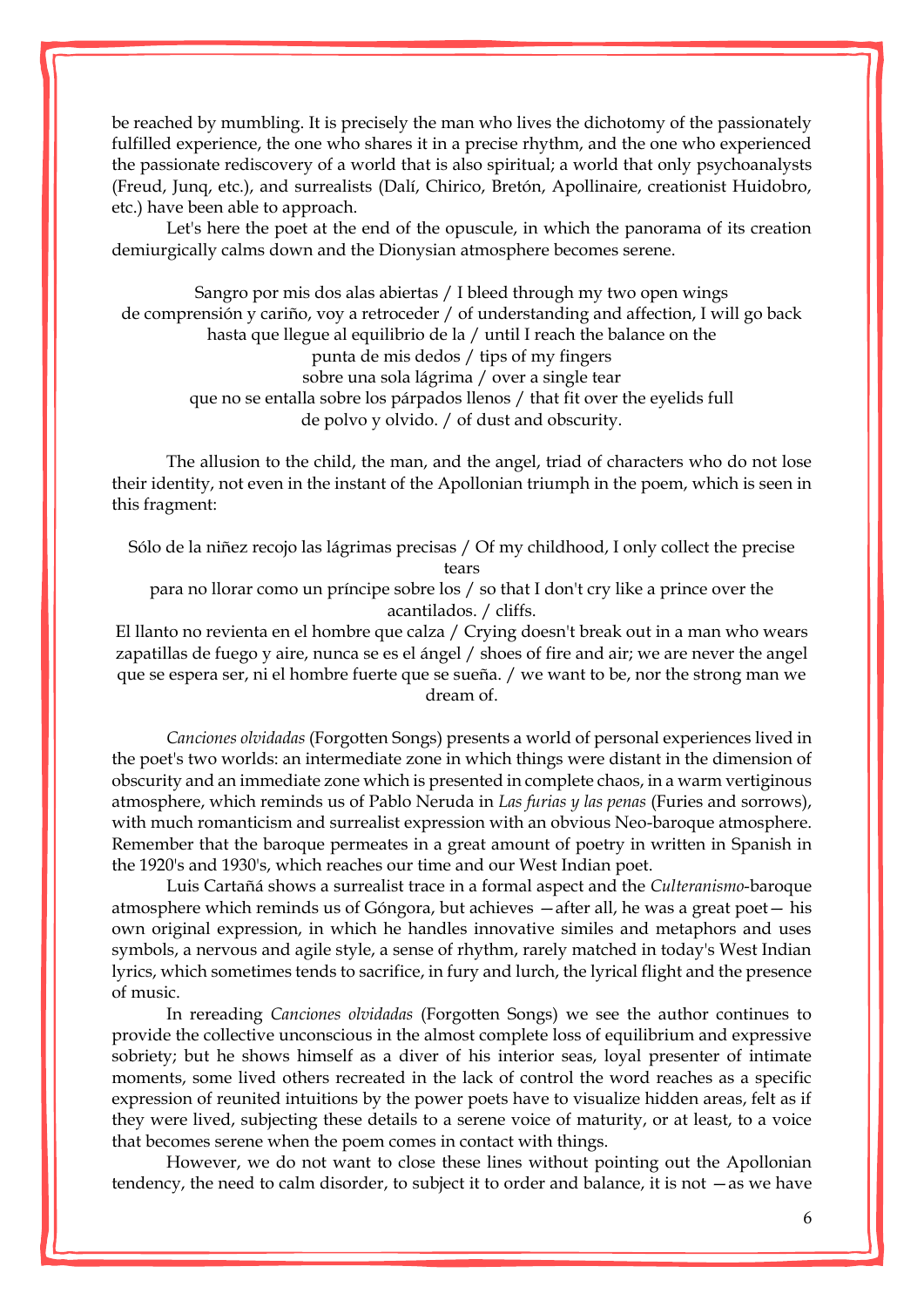said— absent in *Canciones olvidadas* (Forgotten Songs). As we have said, it is true that agglutinated milestones prevail in vertiginous rotation, there is —and we believe that the miracle is in the rhythm, the music— a tendency to calm down the disintegrated factors and what the poet expresses like this:

> Sangro por mis dos alas abiertas / I bleed through my two open wings de comprensión y cariño. / of understanding and affection.

*Canciones olvidadas* (Forgotten Songs) represent the last moment of the book titled *Sobre la música* (About Music). They were published in an opuscule in 1977 and they are collected, as we have said, in *Sobre la música* (About Music, 1981) book we consider essential in the poet's work as a whole and which presents some of his most significant achievements. *En franca camaradería* [Frank camaraderie (Coral)] (First part of the booklet); *Guajataca nocturno* [Nocturnal Guajataca] (Second part); *Canto al hombre del futuro,* [Song to the man of the future] (Third part), *Sinfonía a la bestia en cinco movimientos* [Symphony of the beast in five movements] (Fourth part) and *Estancia del alucinado* [The hallucinated man's stay] (Fifth part).

Cartñá's lyric becomes dense and highly rhythmic and more symbolic in this truly original set, where fragmentation is reduced and the expression continues attentive to an effective audible phenomenon. The poet continues to be loyal to his romantic and surrealist origin, attentive to an art we consider West Indian and South American, although Cartañá does not adhere rigorously to the phenomena of history and scenery, essentially speaking. As an example, let's look at the poem Nocturno (Nocturnal) in which descriptive elements are shadowed or decreased by the sentimental and personal note it provides. The night, in this case, is perceived in the verb "to feel":

Hoy siento la noche caliente, / Today I feel a hot night, y que lejanas piedras golpeándome. / and distant rocks hitting me. .................................................................................... Siento la noche caliente / I feel a hot night y en sus lejanas piedras, camino. / and over its distant rocks, I walk .................................................................................... Hoy siento la noche y su música / Today, I feel the night and its music de ladrido de perro / of a barking dog extraviado y llorándome. / lost and crying to me. .................................................................................... Siento la noche caliente / I feel a hot night y estoy frente al mar / and I am in front of the sea porque has de comprender / because you must understand que estoy solo, solo. / that I am alone, alone. .................................................................................... Siento esta noche caliente / I feel a hot night y mis ojos dan vueltas y se / and my eyes roll and van y regresan / go and return y mis brazos dan vueltas y se van / and my arms turn and go y regresan / and return porque giro en molino y solo, solo, solo. / because I spin in the mill, alone, alone, alone. .................................................................................... Siento la noche caliente / I feel a hot night me revuelco y me hiero en su cáncer / I roll over and I hurt myself in its cancer, generoso de estrellas / generous with stars, me desato en su bóveda, toco, / I untie myself of its vault, I touch,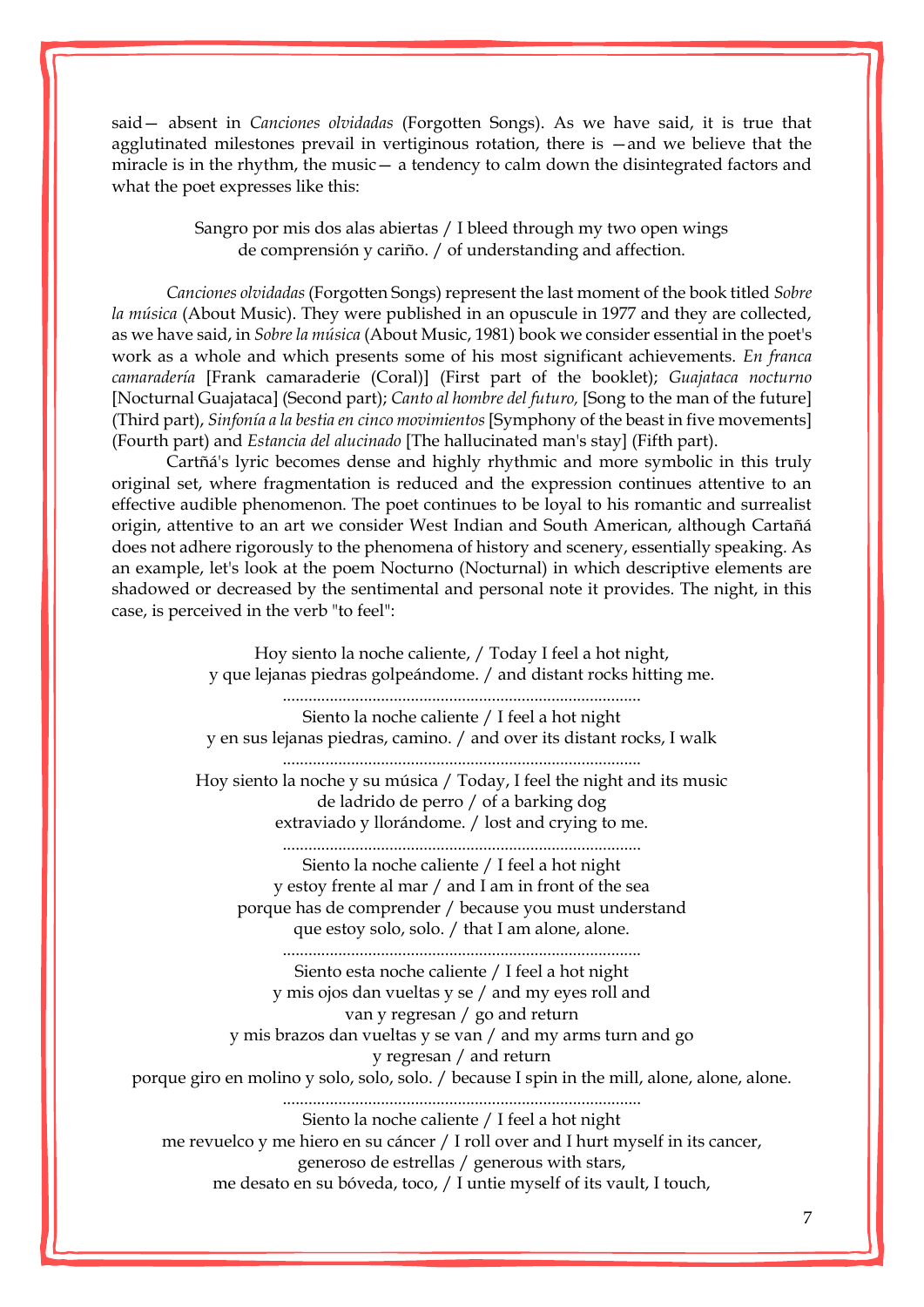me desamparo, cuando / I neglect myself, when me derroto y me armo y reafirmo / I defeat and arm myself and reaffirm en su pulmón cansado / in its tired lung pero también sé que estoy solo, solo, solo. / / but I also know that I am alone, alone, alone.

If we abide by the transferred verses, we perceive that the scenery is seen according to feeling, the author's emotional state, and it is a backdrop to state the being's note. We should also take into account how the aspect, already noted many times, of the fragmentary signs, chaotically offered, are visualized in the artist's own being:

Y mis ojos dan vueltas y se van y regresan / And my eyes roll and go and return y mis brazos dan vueltas y se van y regresan / and my arms turn and go and return porque giro en molino y solo, solo, solo. / because I spin in the mill, alone, alone, alone.

It is interesting to point out that this tendency which, in our opinion, comes from surrealism and creationism, with a distant memory of *Residencias* by Pablo Neruda, is only perceived in a few narrations, because in *Sobre la música* (About Music) the erotic element, the counterpoint of nature's music, and especially of the sea —which serves him as a constant companion— prevail.

The living element prevails in the collection of poems, except some moments such as *Canto al hombre del presente* (Poem to the man of the present), *Canto al hombre del futuro* (Poem to the man of the future), in the *Sinfonía a la bestia en cinco movimientos* (Symphony to the beast in five movements).

In *Guajataca,* there is one of the most beautiful love poems in this repertoire. If it is true that he could have used the extraordinary scenery of the sea that is seen in said Puerto Rican region, we must admit that it is a beautiful symphonic set. Let's listen to the diaphaneity of language, the rhythm and melody the poem expresses.

#### Escúchame / Listen to me

escúchame: no quiero usar símbolos guerreros / listen to me: I don't want to use war symbols

huyo de las condecoraciones del te amo / I flee from the decoration "I love you" escúchame, sufrí con todos los seres / listen to me, I suffered with all beings para poderme ir contigo a solas. / so that I could go away alone with you.

Another poem in which love manifests itself entirely, a poem we call "tremendous": *Cantata I,* it is included in the sixth part of the collection of poems, and is part of the *Las canciones olvidadas* (Forgotten Songs). This poem begins with underground and underwater elements to register the living geography and record it in the wings of music in an atmosphere of cosmic affirmation. Here is the game of phonetic compass that words achieve as combined in the poem, expressing clearly discernible agglutinated elements:

> Nunca he dicho / I have never said que la vida sea una derrota / that life is a defeat

sino una plaza donde irrumpir / but rather a place to invade

con toda la carga del músculo-pezuña. / with the entire strength of the hoof-muscle.

#### ....................................................................................

Para que tus hombros / So that your shoulders de surco y siembra, para que tu cara que me repite / of furrow and sow, so that your face lucha. / that repeats struggle to me.

....................................................................................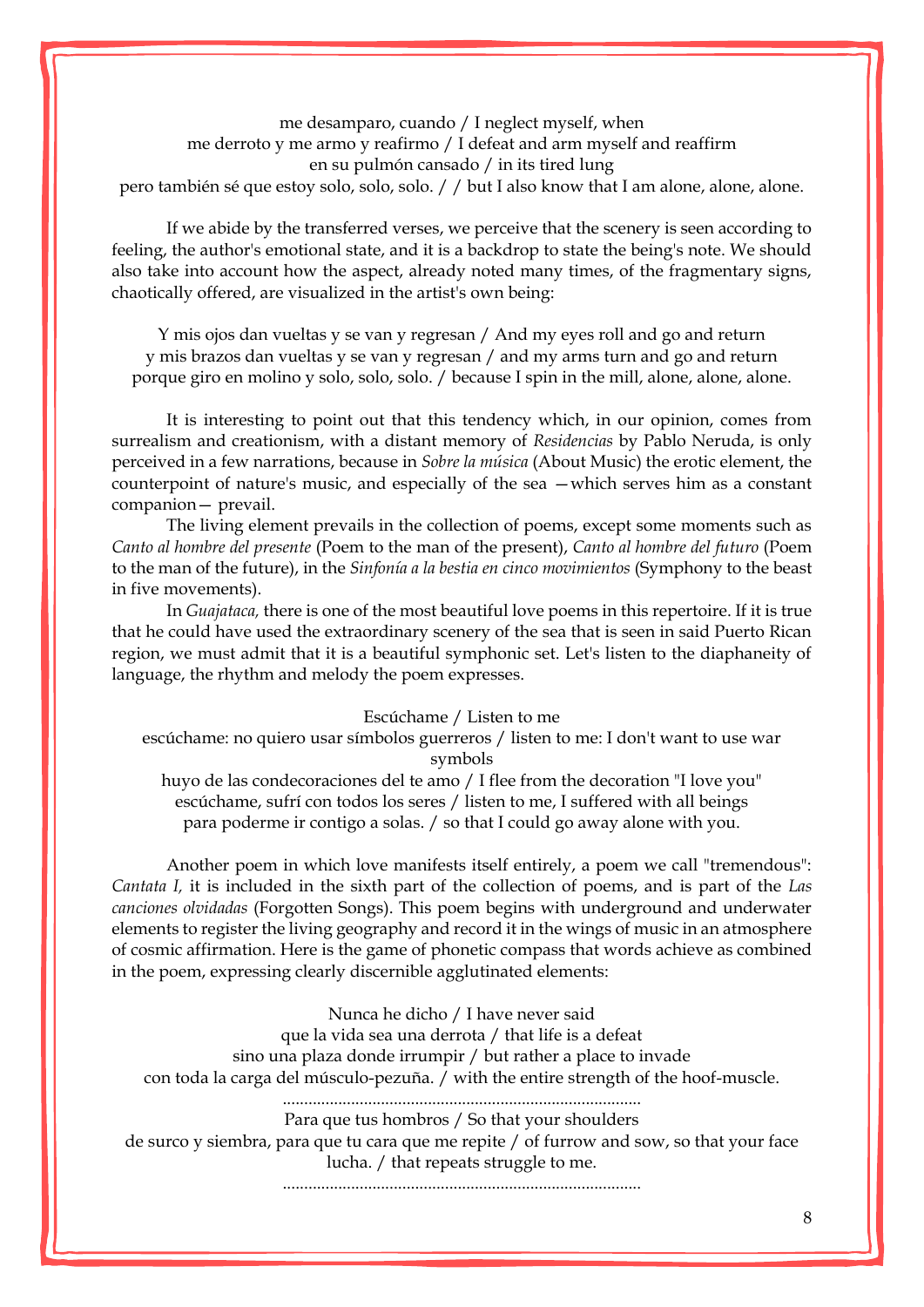Pero no sufras mientras te muestro / So that you don't suffer as I show you mis manos de estructura precisa / my hands of precise structure para amarrar tu cuerpo que es sembrar la tierra / to tie your body which is to sow the land de perfumes y raíces. / with perfume and roots.

The elements that disseminate in the fragment above are *shoulders, face,* and *body*. They are all words (signs) nouns with their corresponding metaphor in a gradual movement that in crescendo goes from the particular to the general. Here is the breakdown, in the order in which they appear in the fragment with their metaphors, a phenomenon that is not only descriptive but also conditions the fundamental reality.

The metaphor *hombros de surco y siembra* (shoulders of furrow and sow) alters the conventional comparative phenomenon: in a fantastic or unreal image. We identify the third comparison as one of cause and effect. The phrase *cara que me repite lucha* (face that repeats struggle to me) expresses a mirror phenomenon. The face of the loved woman is a mirror that reflects the poet's struggle at the time of chaos. Coincidentally, the image begins with the loved man's face which is the one that determines the loved woman's expression. The coordinating element is*mis manos* (my hands) *para amarrar tu cuerpo amado* (to tie your [loved] body) which is "to sow the land". *Cuerpo* (body) is the substantive element, synonymous with *surco* (furrow), of land, which ought to be sowed. The noun *cuerpo* (body), generalizing or recollecting factor of the substantive semiotic elements which have been disseminated, is not a comparison or a metaphor, but rather that the *cuerpo* (body) is the entity that ought to be sowed. The last sign expressed in this case, the recollecting factor, requires two integrated elements in one verbal phrase in order to be precise: *sembrar la tierra de perfumes y raíces* (sow the land with perfume and roots).

*Sobre la música* gathers various topics that appear repeatedly in Cartañá's work: eroticism, music, chaos, order (Apollonian and Dionysian), included in Chansons Oublies (1985) and, as has been previously expressed, reappear in the sixth part of the booklet we discuss. Generic nature is the background in which the poem takes place. The essential sign in the opuscule is still the lyrical subjectivity that fuses the poetic universe with the creator's life experience, seen in the light of what one of his best critics, Carlos Morales, has accurately named an intimate Neo-romanticism.

#### **VI. Fourth Moment in Luis Cartañá's poetry:**

*La Mandarina y el Fuego* (The mandarin and the fire,1983) and *Los Cuadernos del Señor Aliloil* (Aliloil's booklets, 1985) or the Primitive Sparkles of Logic. In *La mandarina y el fuego* (The mandarin and the fire), according to the author of its prologue, Francisco Matos Paoli, "Luis Cartañá names things", and he adds, "He finds Palandin's revelation in things. His formal abundance emerges from an interior consistency as full of words as it was of shadows".<sup>1</sup>

Matos Paoli's critical view was accurate. We name that abundance surreal Neobaroque. The poet again agglutinates elements in a Wagnerian dimension in which shows a true interior revolution, somewhat hermetic, demiurgic, like almost all of Luis' work, done in the light of Platonic and Alexandrine readings.

In referring to Mallarmé, Hugo Friedrich says in *Estructura de la lírica moderna*  (Structure of modern lyrics):

Siempre serán pocos los lectores / There will always be few readers que tengan la paciencia necesaria para / with the patience necessary to descifrar el insólito lenguaje de / decipher Mallarmé's unusual language… Mallarmé... Mallarmé se ocupó / Mallarmé tried repetidamente en sus reflexiones / repeatedly, in his reflections,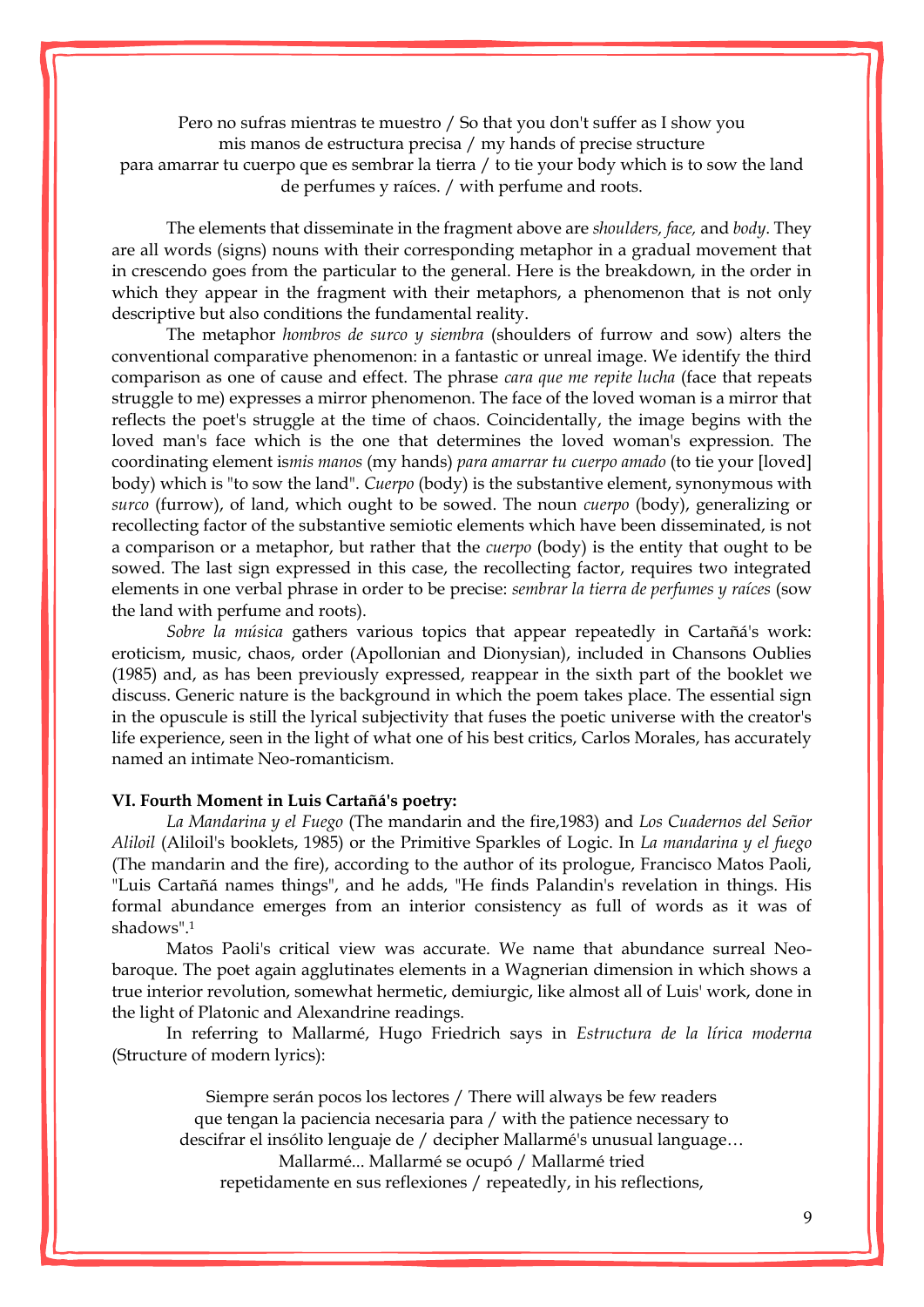de justificar su lenguaje particular. / to justify his particular language. Y todas ellas dan vueltas a la idea / And all of them ponder the idea de que al lenguaje hay que devolverle / that language needs the aquella libertad en la que tiene abiertos / liberty in which it has open los caminos de los primitivos destellos / roads to the primitive sparkle de la lógica .....<sup>2</sup> / of logic.

Mallarmé's concept is that language needs to have its freedom to express returned to it, rediscovering, the old sparkle of the lost logic, and our poet's language is like that, especially in his last moment.

In *La mandarina y el fuego* (The mandarin and the fire) poetic plenitude is achieved, an encounter with the ineffable, which has allowed Matos Paoli in the collection of poem's prologue to state: "Luis Cartañá / is / a great poet of our language".<sup>3</sup>

This booklet repeats topics from the previous ones. However, they now have an accurate and restrained balance between the verses of *arte menor* (lesser art) and *arte mayor* (greater art) [see *Azarcón*], *Acuarela en tres tiempos* (Watercolor in three times), *De la palabra*  (About word), De la piel y los cuerpos (About skin and body), *Pequeño canto a las palabras* (Small poem to words), *Onomatopeya* (Onomatopoeia), etc. The main topics: love, childhood, language (words), social realism (the leveling idea of social elements), art (tendency to see a poem like etching or altarpiece).

Let's review the most accurate instant: reflections of a late altarpiece of Fra-Angélico, *Frente a una ciudad*, Mayagüez vista de lejos (In front of a city, Mayagüez seen from far away), in its second fragment, the idea of equalizing or leveling men in the world is presented in a rather original way.

The image of the illuminated mandarin is subjected to what Friedrich calls *primitives sparkle of logic*. The mandarin is an image of the world in lights. Let's see the type of metaphor or primitive analogy (as we have decided to call it for reasons we shall explain in another work).

La mandarina sigue girando sobre su misma esfera / The mandarin continues to orbit on its own sphere y ya mostrando su otra faz / and when it shows its other face y la linterna mágica sin espiral, redonda, / and the magic lantern without a spiral, round, va girando (la misma ley diurna) como su dueño / spins (the same daytime law) as its owner indica. / states.

The fourth fragment is a recount of objects seen as pieces of the painting, of the altarpiece that the poem is.

It is interesting to list the objects which are so different. All of them involved in the light of the canvas; *clock, binoculars, microscope, telescope, harp, spider, fly.* They are inanimate animate elements that seem to be resting on the canvas. Keep in mind how the poet wants to dominate irrationality, how he turns to what has already been quoted: *los primitivos destellos de la lógica* (primitive sparkles of logic). The poet does not explain: clock that ends the hours and the light of the painting; binoculars, which allow us to see at a distance, microscope, to scrutinize details, telescopes, to see the most distant stars.

See how the poet takes us to the meaning of the mandarin:

Encontramos juntos / Together we found

unos telescopios preciosos para ver las / some precious telescopes to see the estrellas, más distantes / the stars, more distant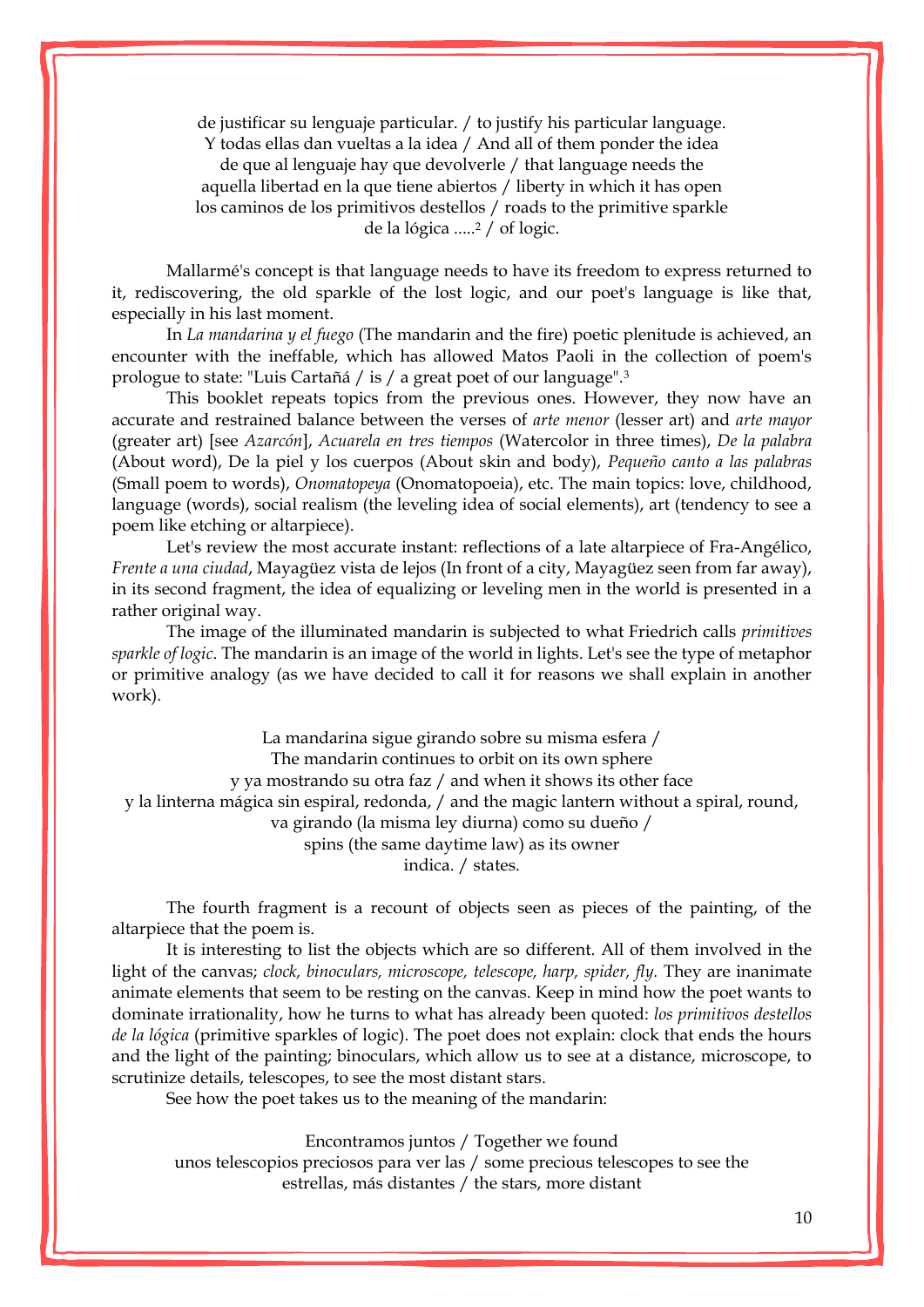a otras horas del día, cuando ya la mandarina / at another time of day, when the mandarin already

lanzada al espacio, imprecisa, / thrown into space, imprecise,

queda sin fuego, sin la luz / remains fireless, lightless

de la magia que nos rodea de luces de color / of the magic that surrounds us with color

lights

de tiempo. / of time.

Time and light are the attributes of the mandarin disseminated in the poem. The last fragment is beautiful and everything is involved in it, like an orange Fra-Angelico light; they reunite, they come together as companions at the table, while God is invited and the mother stirs the soup. "Se sirven/las legumbres, el pan, se hace el milagro" (The legumes and bread are served, the miracle takes place). The miracle is provided by the internal light of peace and silence. In this poem, Cartañá praises two elements that are very distant from the rest of his work. Words become serene and allow silence to be captivated.

*Los cuadernos del señor Aliloil* (Aliloil's booklets) close, for now, the lyrical production Luis Cartañá provides us with. Very original poems. The booklet opens with an introduction A manera de prólogo (To serve as prologue), signed by its author.

*El Señor Aliloil,* is no one else than the author himself. He gives us the key to identifying his being with *Aliloil.*

Aliloil había nacido en una / Aliloil had been born in one de nuestras tierras de la América hispana, / of our lands in Hispanic America, había emigrado a otras tierras, / he had emigrated to other lands, donde muy joven había conseguido / where very young he had found una cátedra de ética. En cuya / an ethics course. In which we cátedra supimos, tuvo diferencias / knew, he had unresolvable differences inzanjables con los organismos rectores / with the authorities de dicha institución. / in said institution.

The book is shaken by an authentic melancholy which is a consequence of the disappointment of a man who has given his all and is denied what he has a right to. The poem titled "En la selva" (In the jungle) reveals a personal experience, the anecdote is clear, which is not common in the lyric we discuss here. The poet reaches caricature in the following foreshortened figure:

Ellos a sí mismo entonces / They did not deny anything to no se negaron nada. Todo lo conseguían, / themselves. They got everything, everything todo, la campiña, la hierba, la libertad, los / countryside, grass, freedom, the montes donde correr, los colmillos. Sí, de tanto / forests to run in, cuspids. Yes, from getting conseguirse hasta los colmillos les brotaron. / so much even their cuspids showed. Afilados y peligrosos colmillos de jabalíes. / Sharp and dangerous wild boar cuspids. Jabalíes, esas especies de cerdos, pero salvajes / Wild boars, those species of pigs, but wild que deambulan por la selva, jadeando. / that wander in the jungle, panting.

The booklet is a succession of Aliloil's mood, who moves within the formulas of social realism and feels the pain of his existence and reflects on life and death.

Very pretty poems *Renoir* (1875), *Renoir* (1900), *Renoir* (Colección privada – Private Colection) and *Renoir* (Colección privadísima II Parte – Very Private Collection II Part), great poems of arte menor (lesser art), with a synthesis power of first order. Possibly, the instant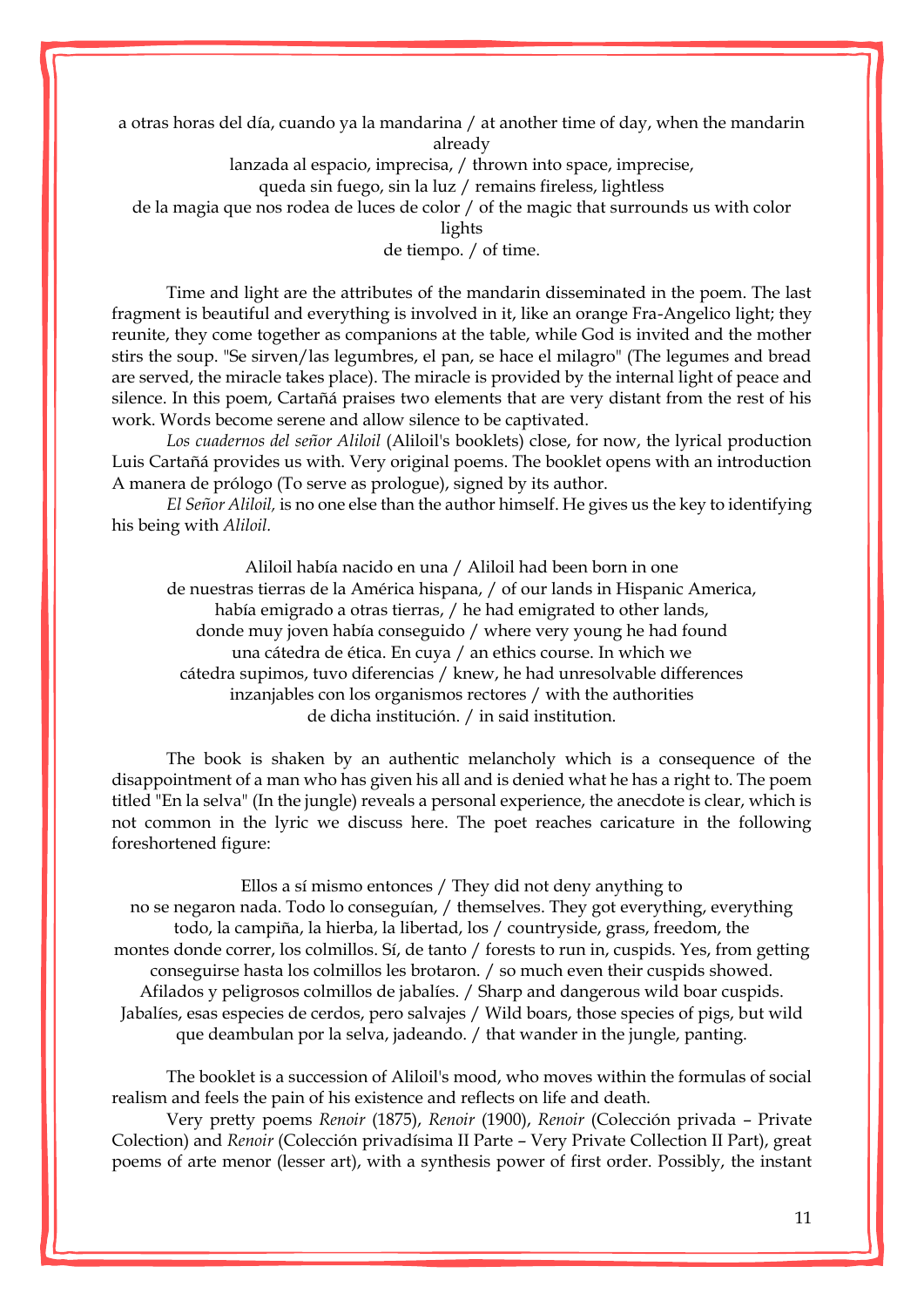(*Renoir* - 1900) is the happiest one of the brief art poems. Luis Cartañá knew how to capture sober brushstrokes and an economy of words focused on the moment they describe. Let's see:

> la noche sin vestido: / The undressed night: la estrella es un clavel blanco / the star is a white carnation sobre mi piel que espera. / over my waiting skin. Mientras tú y yo dormimos / While you and I sleep la noche sigue siendo / the night continues to be un pájaro negro con sus alas abiertas. / a black bird with open wings. La caja es un arroyo / The box is a stream donde reposa tu cuerpo… / where your body rests…

The vision of death is repeated in the collection of poems. The final poem is a joy for Aliloil, written by the author of the prologue. Remember that Aliloil is a part of Cartañá himself. Here are some rhetoric questions that no one answers.

Pero, dice Aliloil, ¿Existen los muertos? / But, Aliloil says: Do the dead exist? ¿Es verdad que nos esperan / Is it true they wait for us

y en la gran fiesta celebrarnos? / and that in the great party we celebrate? Y ¿Si no hay puentes? / What if there are no bridges?

Y ¿Si al morir, no nos acuden alas? / What if when we die, we are not given wings?

Y, ¿Si solamente es la fe que nos mantiene vivos / What if faith is the only thing that keeps us alive

y los mantiene muertos, en fiesta? / and keeps us dead in party?

# **Conclusion**

We have covered the poetic work of Luis Cartañá, born in Cuba and resident of Puerto Rico during twenty long years.

We study his poetry in four moments to subject it to critical analysis. The first moment is limited to the vision of chaos and hope in *Estos humanos dioses* (These human gods); the second, *Canciones Olvidadas* (Forgotten Songs) which expresses a complex reality of state of mind that goes from Dionysian plenitude to an Apollonian place of peace. It is the moment of affirmation of fragmentation over units. The third moment is limited to the poems included in *Límites al Mar* (Limits to the sea, 1978), which we have identified as a new vision of existence, in which the poet is immersed in social realism. The poems titled *Sobre la música*  (About music, 1981) are collected in that same moment, which we call Melodic Intermezzo of this poetry. In this moment the poet continues to work the concept of fragmentation of kaleidoscopic things, especially in music. In addition, there is a dialectic struggle between chaos and order where eroticism imposes hegemony by establishing the communications between the loved man and the loved woman.

The fourth moment gathers the collection of poems titled *La Mandarina y el fuego* (Mandarin and the fire, 1983) and *Los cuadernos del señor Aliloil* (Aliloil's booklets, 1986), with which we finish the analysis. It is important to say that lyrical plenitude is seen, in our opinion, in the last two quoted booklets where his own human vicissitude is presented, painful experiences expressed with the least possible amount of rhetoric elements. The first booklet *La Mandarina y el fuego* (Mandarin and the fire) summarizes all topics and almost all forms of Cartañá's poetry. Metaphors and similes become pristine and primitive. In the second booklet, of very personal character, where we feel that Aliloil is Cartañá himself, in its greatest degree of melancholic beauty there is a farewell, the swan in its poem disappears.

He knows how to use metaphors, similes, and symbols; the language is clear, burning with life, and the most varied elements of the being and things express plenitude. He goes